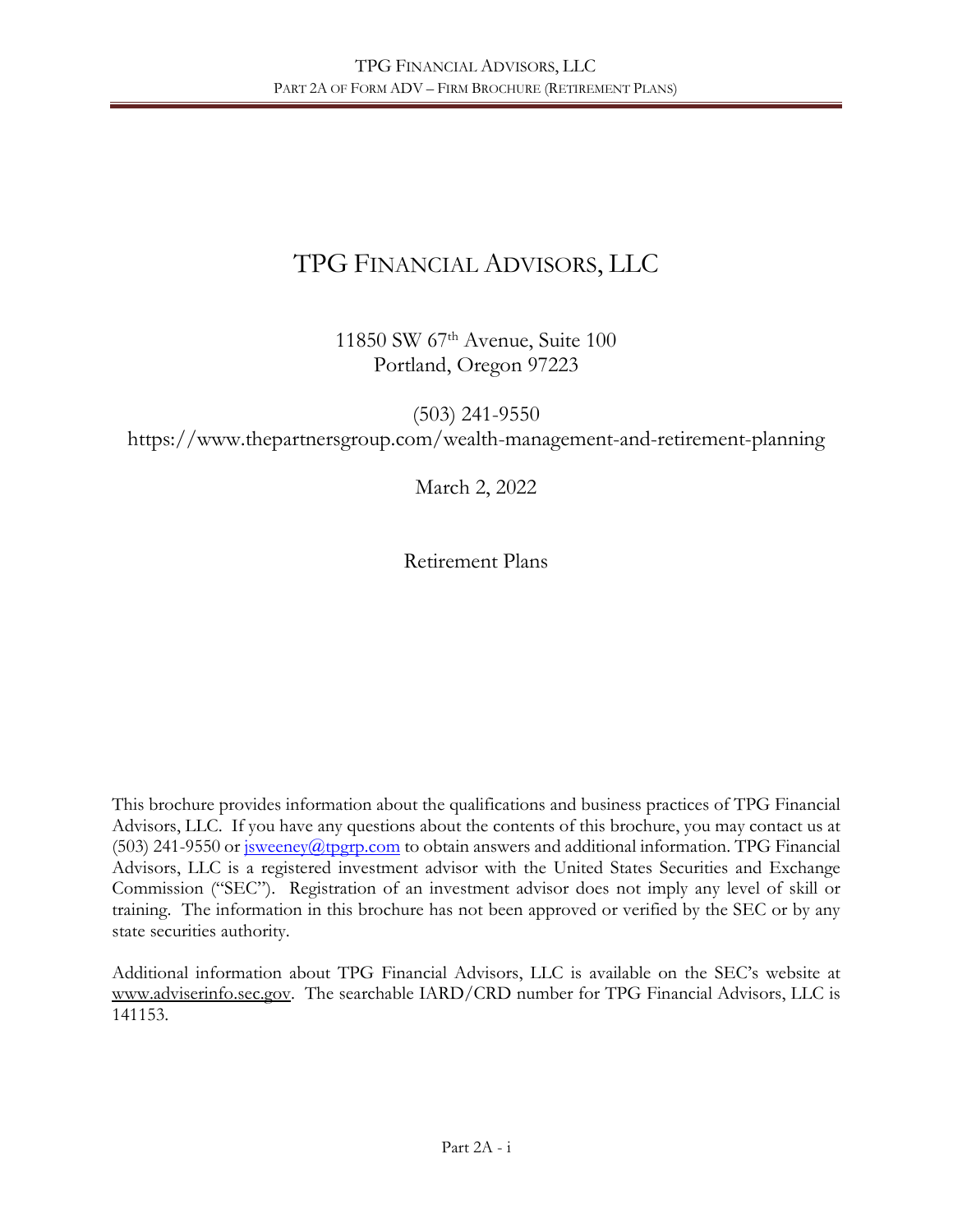# **Item 2 – Material Changes**

The date of our previous annual update to our brochure was March 15, 2021. Since that date we have made no material changes outside of updating our assets under management.

We will ensure that all current clients receive a summary of material changes to this and subsequent brochures within 120 days of the close of our business' fiscal year. A summary of material changes is included with our brochure on the SEC's website at www.adviserinfo.sec.gov. The searchable IARD/CRD number for TPG Financial Advisors, LLC is 141153.

We will continue to provide other ongoing disclosure information about material changes as necessary and will provide you with a new brochure when required based on those changes or new information.

Currently, our brochure may be requested by contacting TPG Financial Advisors, LLC at (503) 241- 9550 or  $\frac{\text{isweency}(a) \text{top.com}}{\text{comey}}$ . Our brochure is provided free of charge.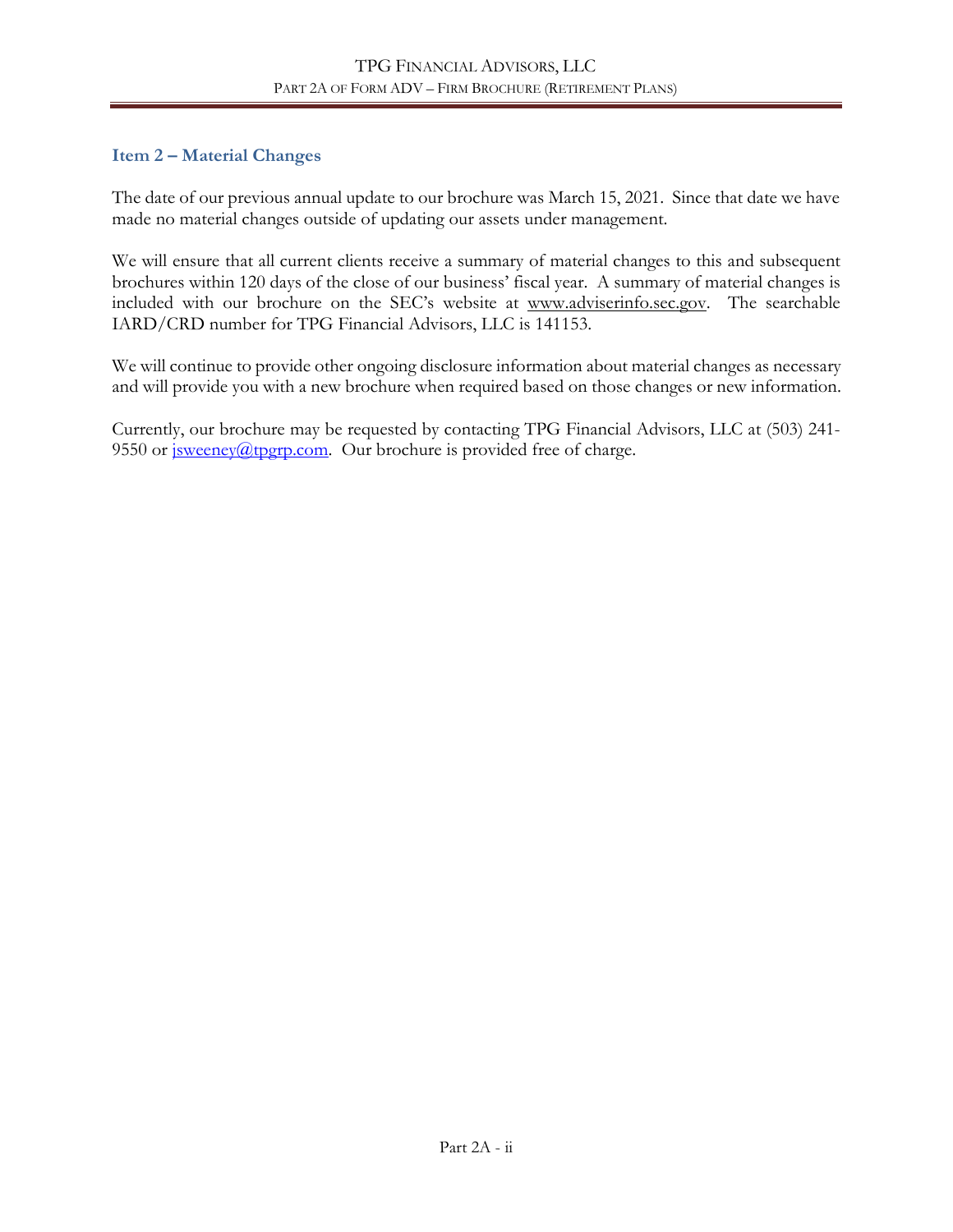# **Item 3-Table of Contents**

| Page |
|------|
|      |
|      |
|      |
|      |
|      |
|      |
|      |
|      |
|      |
|      |
|      |
|      |
|      |
|      |
|      |
|      |
|      |
|      |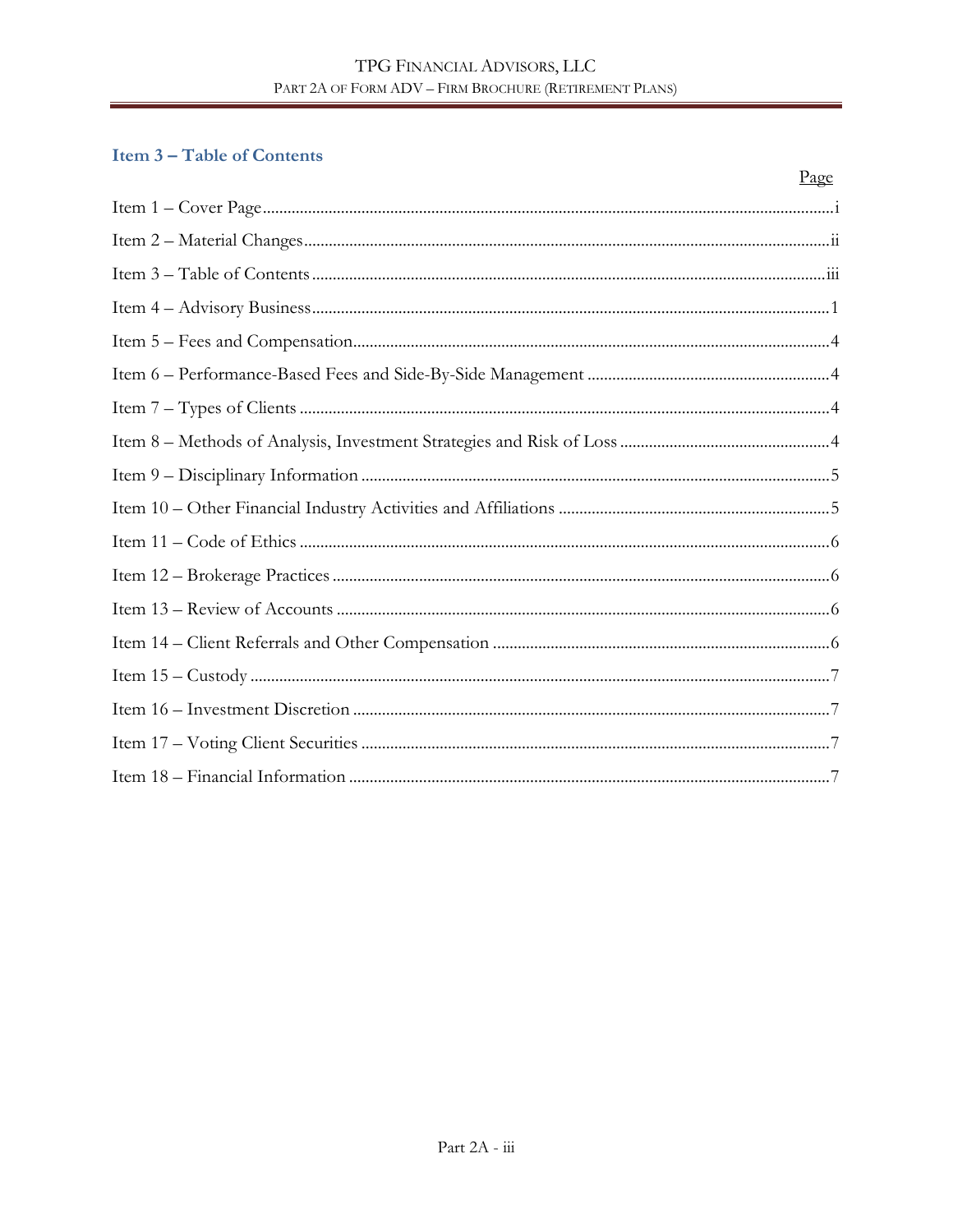### **Item 4 – Advisory Business**

**A** TPG Financial Advisors, LLC ("TPGFA" "we" or "us") is an independent registered investment advisory firm located in Portland, Oregon. We are registered with the Securities and Exchange Commission. We provide investment supervisory, management advisory services, and retirement plan consulting as well as investment consulting and financial planning services. This Brochure has been created to provide information relating to the services we provide to employer sponsored retirement plans.

The firm has been in business since 2006 and is wholly owned by The Partners Group. Ltd. ("TPG"). Indirectly, the principal owner is Roderick B. Cruickshank. JoAnne Sweeney is the firm's Chief Compliance Officer. We follow strict fiduciary standards, putting our clients' interests before our own and seek to minimize and disclose conflicts of interest with our clients. Our retirement plan consulting services work to help employers attract talent while also understanding the fiduciary responsibilities inherent in the benefit. We work with a variety of third-party administrators and recordkeepers to design plans for employers that will meet their needs and responsibilities.

**B** We offer (1) Discretionary Investment Management Services, (2) Non-Discretionary Investment Advisory Services and (3) Retirement Plan Consulting Services to employee sponsored retirement plans and their participants. Depending on the type of plan and the specific agreement with the Sponsor, we can provide one or more of these services. Prior to being engaged by a Sponsor, we will provide a copy of the ADV Part 2 along with a copy of our Privacy Policy and an Investment Fiduciary & Retirement Plan Consulting Agreement ("Agreement") which contains the information required under Sec. 408(b)(2) of the Employee Retirement Income Security Act ("ERISA") as applicable. Please see our additional ADV Part 2A for information on individual and other advisory services.

The Agreement authorizes our Investment Advisor Representatives ("Advisor") to deliver one or more of the following services:

# **Discretionary Investment Management Services**

These services are designed to allow the Plan fiduciary to delegate responsibility for managing, acquiring and disposing of Plan assets that meet the requirements of the Employee Retirement Income Security Act of 1974 ("ERISA"). We will perform these investment management services through our IARs and charge fees as described in this Form ADV Part 2A and the Agreement. If the Plan is subject to ERISA, we will perform these services as an "investment manager" as defined under ERISA Section 3(38) and as a "fiduciary" to the Plan as defined under ERISA Section 3(21). Specifically, the Sponsor may determine that we perform the following services:

# **SELECTION, MONITORING & REPLACEMENT OF DESIGNATED INVESTMENT ALTERNATIVES ("DIAs"):**

Advisor will review with Sponsor the investment objectives, risk tolerance and goals of the Plan and provide to Sponsor an IPS that contains criteria from which Advisor will select, monitor and replace the Plan's DIAs. Once approved by Sponsor, Advisor will review the investment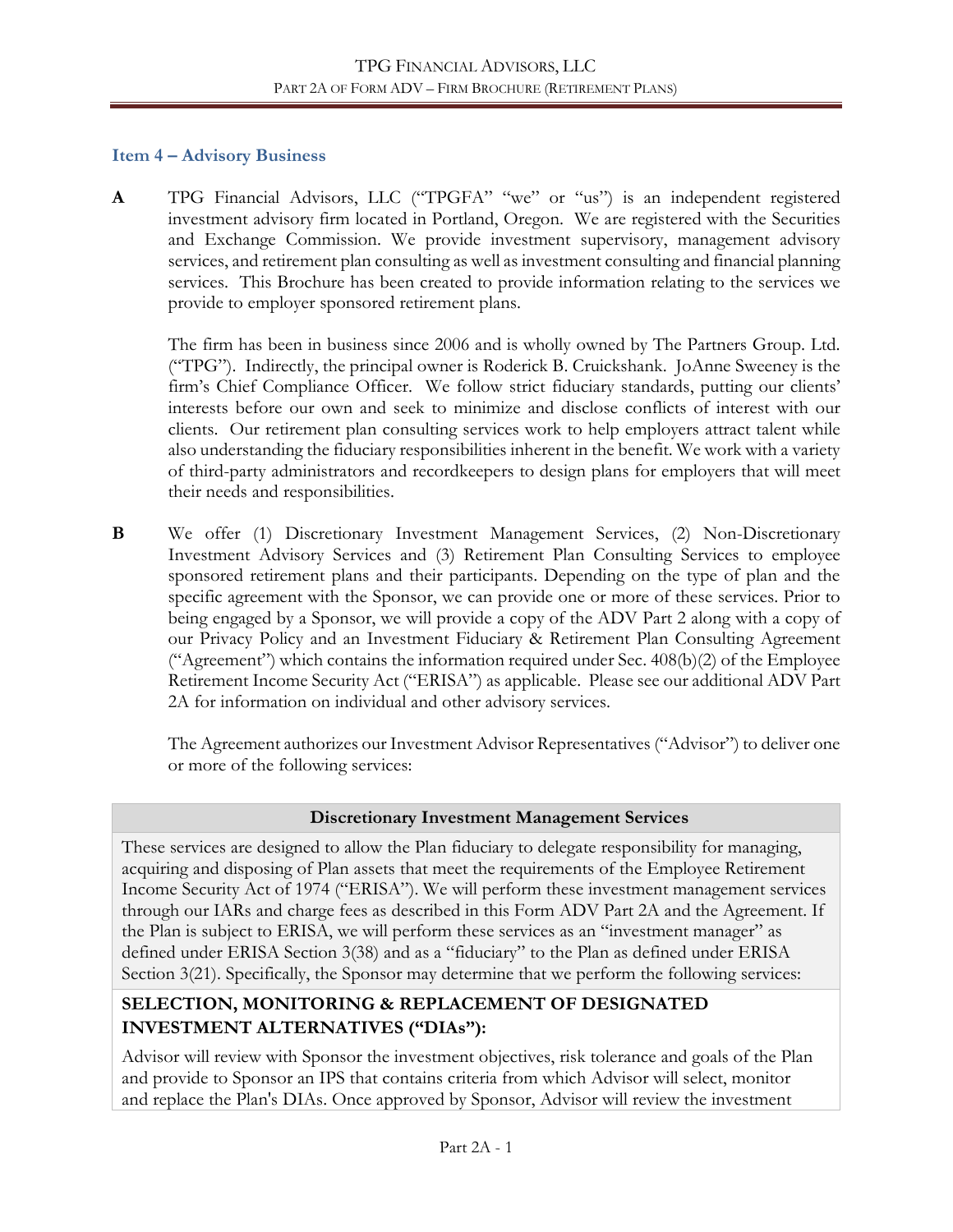options available to the Plan and will select the Plan's DIAs in accordance with the criteria set forth in the IPS. On a periodic basis, Advisor will monitor and evaluate the DIAs and replace any DIA(s) that no longer meet the IPS criteria.

# **SELECTION, MONITORING & REPLACEMENT OF QUALIFIED DEFAULT INVESTMENT ALTERNATIVES ("QDIA(s)"):**

Based upon the options available to the Plan, Advisor will select, monitor and replace the Plan's QDIA(s) in accordance with the IPS.

# **Non-Discretionary Fiduciary Services**

These services are designed to allow the Sponsor to retain full discretionary authority or control over assets of the Plan. We will solely be making recommendations to the Sponsor. We will perform these Non-Discretionary investment advisory services through our Advisors and charge fees as described in this Form ADV Part 2A and the Agreement. If the Plan is covered by ERISA, we will perform these investment advisory services to the Plan as a "fiduciary" defined under ERISA Section 3(21). The Sponsor may engage us to perform one or more of the following Non-Discretionary investment advisory services:

# **INVESTMENT POLICY STATEMENT ("IPS"):**

Advisor will review with Sponsor the investment objectives, risk tolerance and goals of the Plan. If the Plan does not have an IPS, Advisor will provide recommendations to Sponsor to assist with establishing an IPS. If the Plan has an existing IPS, Advisor will review it for consistency with the Plan's objectives. If the IPS does not represent the objectives of the Plan, Advisor will recommend to Sponsor revisions to align the IPS with the Plan's objectives.

# **ADVICE REGARDING DESIGNATED INVESTMENT ALTERNATIVES ("DIAs"):**

Based on the Plan's IPS or other guidelines established by the Plan, Advisor will review the investment options available to the Plan and will make recommendations to assist Sponsor with selecting DIAs to be offered to Plan participants. Once Sponsor selects the DIAs, Advisor will, on a periodic basis and/or upon reasonable request, provide reports and information to assist Sponsor with monitoring the DIAs. If a DIA is required to be removed, Advisor will provide recommendations to assist Sponsor with replacing the DIA.

# **ADVICE REGARDING QUALIFIED DEFAULT INVESTMENT ALTERNATIVE ("QDIA(s)"):**

Based on the Plan's IPS or other guidelines established by the Plan, Advisor will review the investment options available to the Plan and will make recommendations to assist Sponsor with selecting or replacing the Plan's QDIA(s).

# **Retirement Plan Consulting Services**

Retirement Plan Consulting Services are designed to allow our Advisors to assist the Sponsor in meeting his/her fiduciary duties to administer the Plan in the best interests of Plan participants and their beneficiaries. Retirement Plan Consulting Services are performed so that they would not be considered "investment advice" under ERISA. The Sponsor can elect for our Advisors to assist with any of the following services: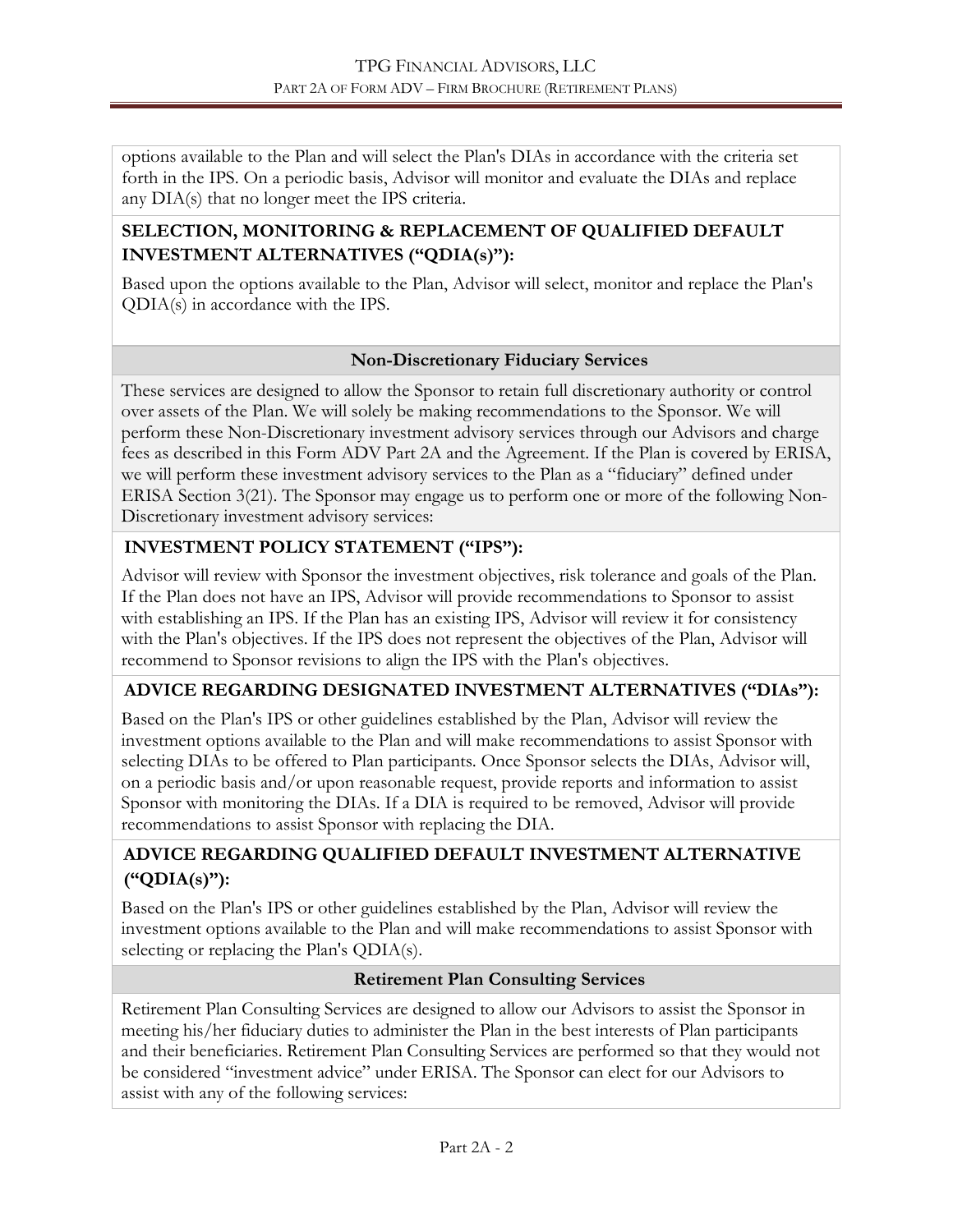#### **Administrative Support**

Assist Sponsor in reviewing objectives and options available through the Plan

Review Plan committee structure and administrative policies/procedures

Recommend Plan participant education and communication policies under ERISA 404(c)

Assist with development/maintenance of fiduciary audit file and document retention policies

Deliver fiduciary training and/or education periodically or upon reasonable request

Assist with coordinating Plan participant disclosures under ERISA 404(a)

Recommend procedures for responding to Plan participant requests

#### **Service Provider Support**

Assist fiduciaries with a process to select, monitor and replace service providers

Assist fiduciaries with review of Covered Service Providers ("CSP") and fee benchmarking

Provide reports and/or information designed to assist fiduciaries with monitoring CSPs

Assist with use of ERISA Spending Accounts or Plan Expense Recapture Accounts to pay CSPs

Assist with preparation and review of Requests for Proposals and/or Information

Coordinate and assist with CSP replacement and conversion

#### **Investment Monitoring Support**

Periodic review of investment policy in the context of Plan objectives

Assist the Plan committee with monitoring investment performance

Assist with monitoring Designated Investment Managers and/or third-party advice providers

Educate Plan committee members, as needed, regarding replacement of DIA(s) and/or QDIA(s)

#### **Participant Services**

Facilitate group enrollment meetings and coordinate investment education

Assist Plan participants with financial wellness education, retirement planning and/or gap analysis

**C** For retirement plan consulting, our approach can simply be expressed in two words: listen and deliver. We know our success as retirement plan consultants is contingent upon our ability to listen to client needs and concerns, then deliver results.

We help Plan Sponsors manage their plans more effectively to create better outcomes for their plans and participants. We do this through plan design, participant engagement, investment analysis, fiduciary process development, and vendor management.

**D** We do not manage wrap fee programs.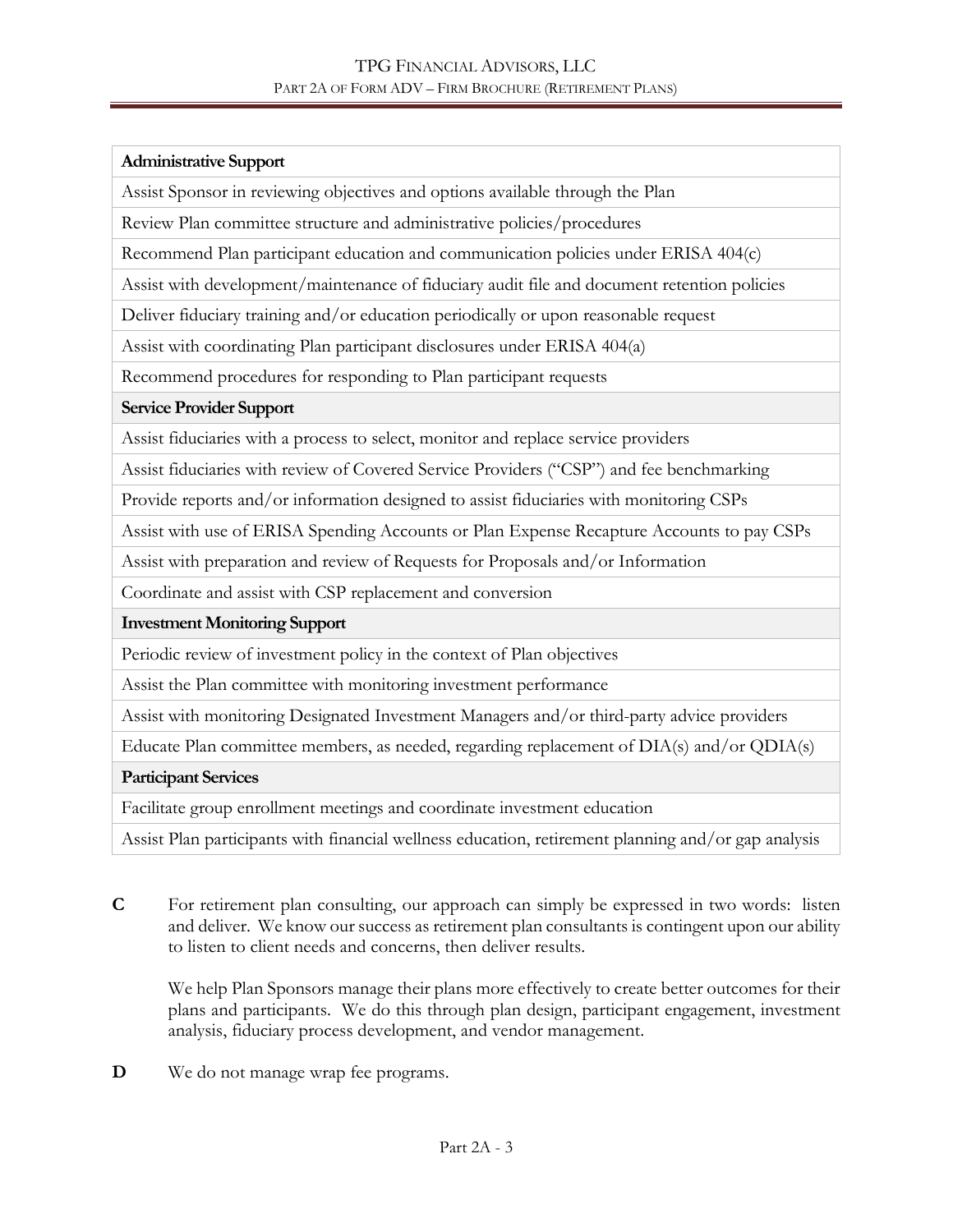**E** We provide investment management services on approximately \$989,085,758 of Client assets on a non-discretionary basis and \$274,147,370 of Client assets on a discretionary basis. These numbers are across all lines of advisory business effective December 31, 2021.

#### **Item 5 – Fees and Compensation**

Fees are generally calculated as a flat fee, asset-based fee, or a combination of both. We also provide hourly consulting services for other projects.

Our fees are highly dependent on a variety of factors, including: the size of the portfolio, the scope of work required by the agreement, the location of the Client and whether travel is required, and the number of meetings the Client requires. As a result, we do not have a standard fee schedule that applies to all Clients.

How client fees are calculated will be included in the agreement signed by the Plan Sponsor and/or Plan Trustees.

#### **Item 6 – Performance-Based Fees and Side-By-Side Management**

TPGFA does not charge any performance-based fees for its services or engage in side-by-side management.

#### **Item 7 – Types of Clients**

We provide comprehensive investment advisory, consulting, and/or fiduciary services to both qualified and non-qualified defined benefit, defined contribution, and deferred compensation plan sponsors. Specifically, we provide services to the following types of clients:

- Pension and profit-sharing plans
- Charitable organizations
- Corporations

#### **Item 8 – Methods of Analysis, Investment Strategies and Risk of Loss**

#### **Retirement Plan Services Strategies**

The primary investment strategies utilized are passive (index) and actively managed mutual funds. Funds utilized are diversified to minimize the risk associated with the capital markets.

#### **Market, Security and Regulatory Risks**

Any investment with the Advisor involves significant risk, including a complete loss of capital and conflicts of interest. All investment programs have certain risks that are borne by the investor which are described below: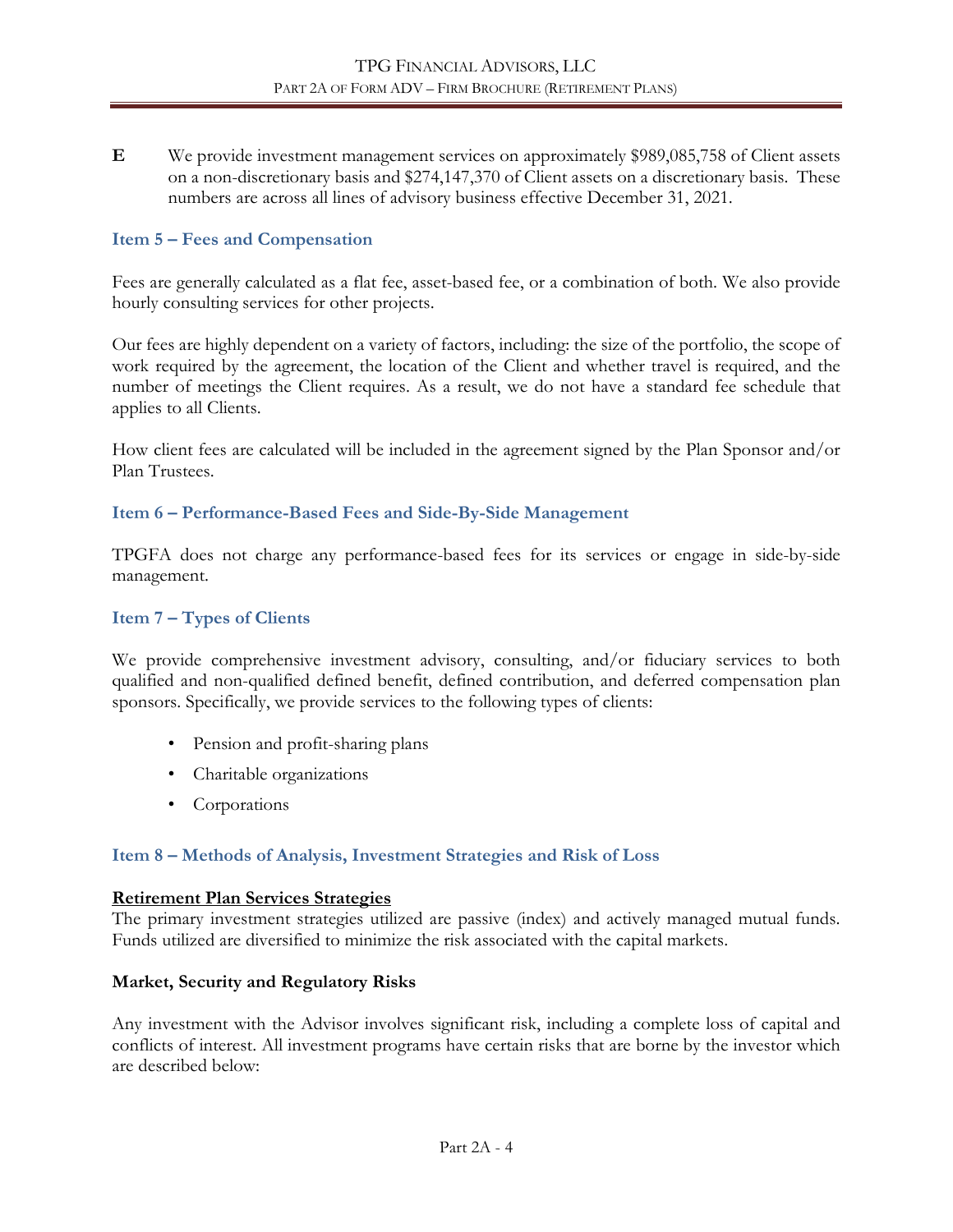# Market Risks:

*Accuracy of Public Information.* The Advisor selects investments, in part, on the basis of information and data filed by issuers with various government regulators or made directly available to the Advisor by the issuers or through sources other than the issuers. Although the Advisor evaluates all such information and data and sometimes seeks independent corroboration when it's considered appropriate and reasonably available, the Advisor is not in a position to confirm the completeness, genuineness or accuracy of such information and data, and in some cases, complete and accurate information is not available.

*Investments in Non-U.S. Investments.* From time to time, the Advisor may provide investment advice in non-U.S. securities and other assets (through mutual funds and otherwise), which will give rise to risks relating to political, social and economic developments abroad, as overall as risks resulting from the differences between the regulations to which U.S. and foreign issuers and markets are subject. Such risks may include: political or social instability, the seizure by foreign governments of company assets, acts of war or terrorism, withholding taxes on dividends and interest, high or confiscatory tax levels, and limitations on the use or transfer of portfolio assets. Enforcing legal rights in some foreign countries is difficult, costly and slow, and there are sometimes special problems enforcing claims against foreign governments. Non-U.S. securities, commodities and other markets may be less liquid, more volatile and less closely supervised by the government than in the United States. Foreign countries often lack uniform accounting, auditing and financial reporting standards, and there may be less public information about the operations of issuers in such markets.

# Regulatory Risks:

*Fund Offering Limitations.* For all funds offered the fund sponsor or provider generally has the right to suspend or limit units offered under certain circumstances. Such suspensions or limits could render certain strategies difficult to complete or continue and subject the Advisor to loss.

*Currency*: Overseas investments are subject to fluctuations in the value of the dollar against the currency of the investment's originating country. This is also referred to as exchange rate risk

# **Item 9 – Disciplinary Information**

We are required to disclose all material facts regarding any legal or disciplinary event that would be material to your evaluation of our firm, or the integrity of our management. No principal or person associated with us has any information to disclose which is applicable to this item.

# **Item 10 – Other Financial Industry Activities and Affiliations**

TPGFA does not receive revenue from any money management firms, recordkeepers or other retirement plan service providers. Our revenue comes from the agreed fees outlined in the Agreement with Sponsors. TPGFA is wholly owned by TPG. TPG is a professional service firm assisting clients in building, preserving, and protecting their physical and financial assets. TPG serves businesses and individuals and provides resources and expertise in the insurance, employee benefits, business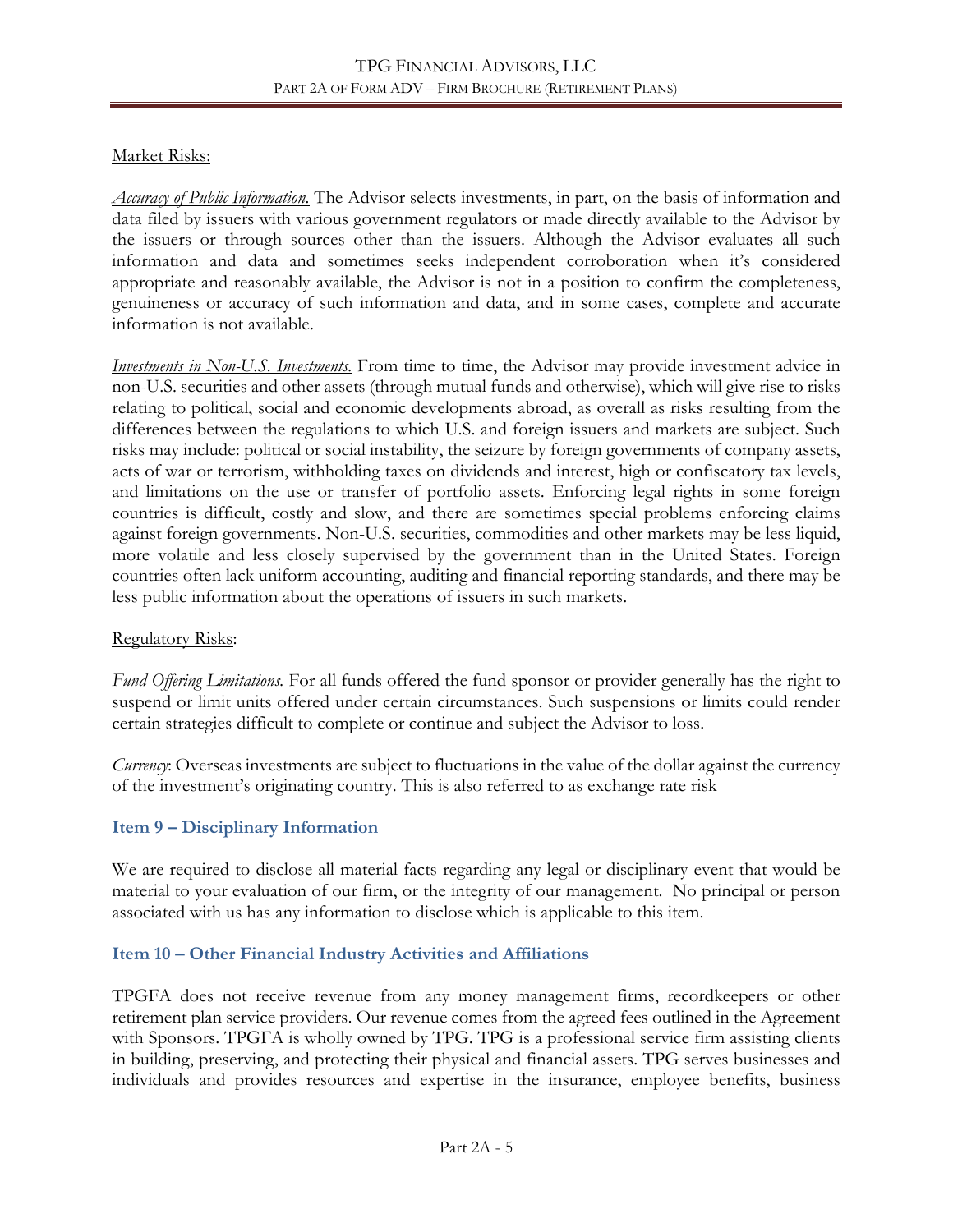consulting, and risk management disciplines. Some employees are shareholders in TPG which creates a conflict of interest when other services at TPG are offered.

TPGFA also offers wealth management to individuals and a copy of the ADV Part 2 for that area is available through Advisors or by contacting Chief Compliance Officer, JoAnne Sweeney at 503-941- 4316 or isweeney@tpgrp.com.

#### **Item 11 – Code of Ethics**

TPGFA will provide a copy of our Code of Ethics to clients and prospective clients upon their request.

### **Item 12 – Brokerage Practices**

Our retirement plan Clients' assets are held by independent third-party custodians. We do not exercise discretion in recommending a recordkeeper or custodian. The Client is not obligated to effect transactions through any recordkeeper or custodian recommended by us. In assisting the Client with their decision related to a recordkeeper, and/or custodian, we help them take into account relevant factors such as: price; the custodian's facilities, reliability, and financial responsibility; the ability of the custodian to effect transactions, particularly with regard to such aspects as timing, order size, and execution of order; and/or any other factors that we consider to be relevant.

Benefits are available to us in terms of access to services, tools and marketing assistance from vendors we work with on retirement plans but clients do not pay higher fees for those benefits. Any conflict of interest is mitigated by our fiduciary duty.

#### **Item 13 – Review of Accounts**

We will contact you at least once a year to review our Retirement Plan Services. It is important that you discuss any changes in the Plan's demographic information, investment goals, and objectives with your Advisor. Plans may receive written reports directly from their Advisor based upon the services being provided, including any reports evaluating the performance of Plan investment manager(s) or investments.

#### **Item 14 – Client Referrals and Other Compensation**

TPGFA has no arrangements, written or oral, in which it compensates any third parties for referrals of Clients.

As disclosed in Item 10, some associated persons are shareholders in TPG which creates a conflict of interest when other services at TPG are offered. In addition, some consultants are eligible for referral compensation based on some recommendations for services offered through TPG. As consultants, we work with clients to understand their needs and make recommendations. The client is free to choose to obtain other services from TPG or with any other firm who offers similar services to meet those needs.